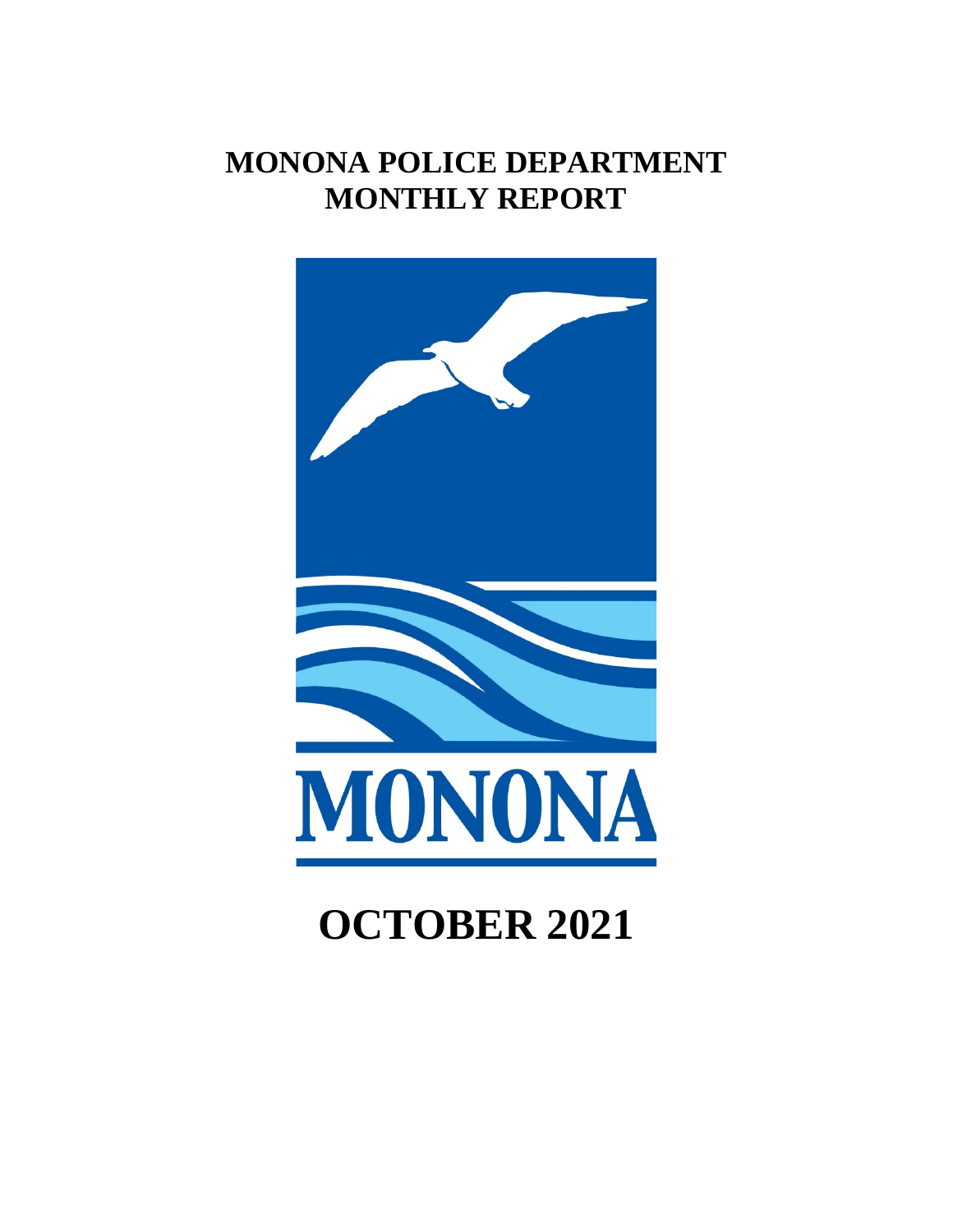## **OPERATIONS DIVISION**

In October of 2021, the Operations Division handled 42 vehicle crashes and issued 35 traffic warnings, 34 traffic citations, and 6 parking tickets. Our calls total for October was 987 calls for service.

### **Training**

Officers Flora, Ginther and Franca attended an 8-hour Undercover Operations training at Waukesha Technical College.

One of our new officer recruits did not pass a mandatory proficiency test and was dismissed from the Academy. This is in part due to the very rigid testing standards from the WI DOJ for WI Police Academies. As a result of the dismissal, the new officer submitted their resignation and the Department is beginning a new hiring process to fill the vacancy. The long delay in having a fully staffed police department is complicated with the significantly lower number of persons looking for careers in law enforcement. **Applicants currently have 63 Wisconsin law enforcement agencies to choose from, who are all hiring in November.**

# **Security Checks**

Officers performed 32 security checks in the month of October. A security check is when an officer goes into a business and walks around to meet with staff to discuss any problems that the businesses are aware of. This also serves as a deterrent for theft. For the overnight shift, this entails checking the perimeter of the business and pulling on doors to make sure the businesses are secure.

# **Retail Thefts**

There were 31 retail theft cases in October, the same number as the 31 cases in September. Around 40 cases are typical in a month. These cases can be time consuming if the suspect flees and follow-up outside the City is necessary.

# **Use of Force Incidents**

On October  $20<sup>th</sup>$ ,  $2021$  at 11:44 p.m. as part of a countywide stolen auto initiative, an officer observed a stolen pickup truck at a red light. He began following the vehicle, calling for additional officers to set up tire deflation devices further ahead. When the stop was attempted the vehicle fled and missed the first set of deflation devices. The pursuit was terminated but the suspect headed towards Stoughton. A Stoughton Officer successfully deployed a deflation device and the suspect continued to flee the Stoughton Officer and then drove into a ditch. The driver fled on foot and Stoughton PD detained the passenger. McFarland PD deployed their drone for the driver who fled into a cornfield and located the hiding male. The driver was taken to jail on a felony warrant, in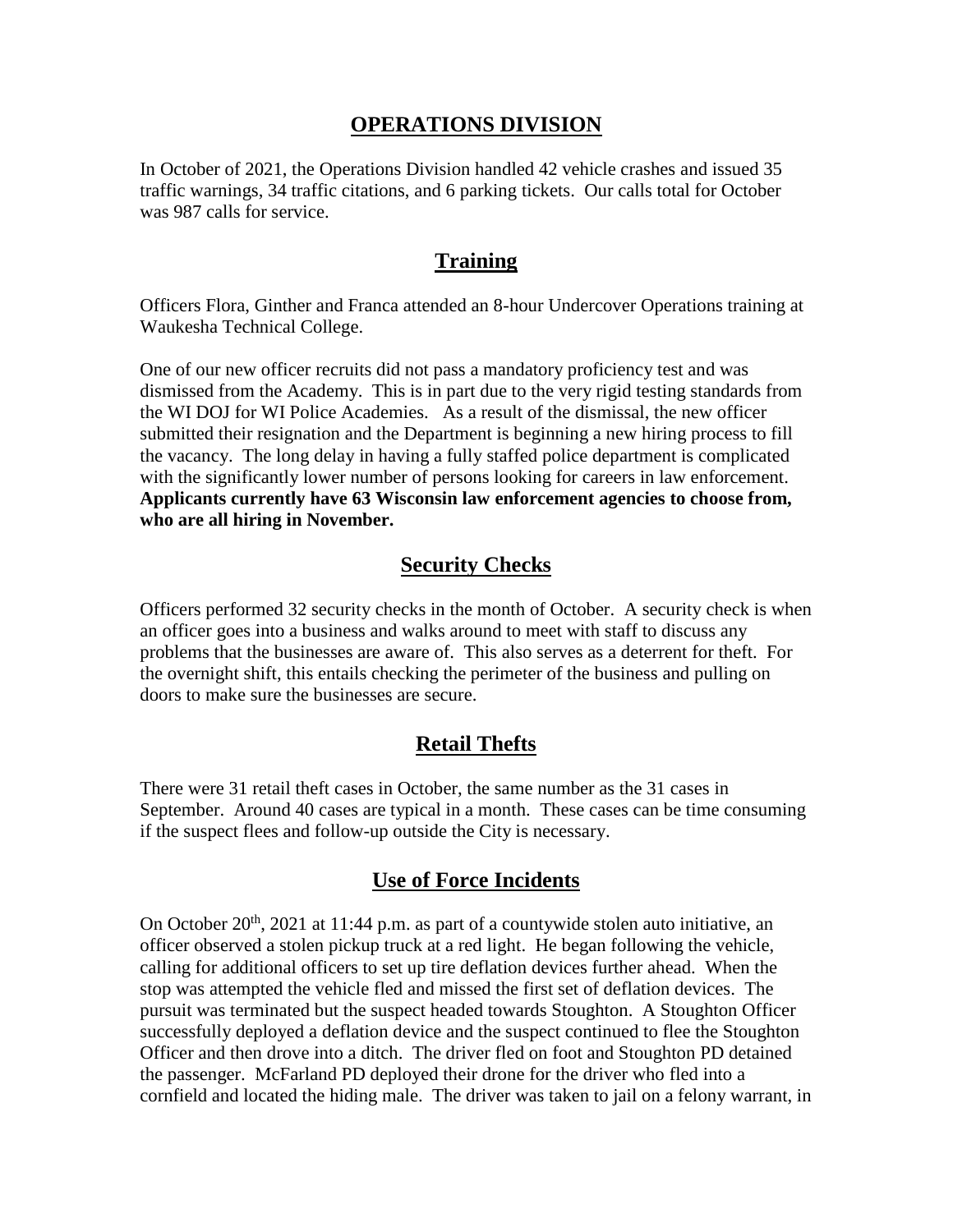addition to felony eluding and operating a motor vehicle without owner's consent. The passenger was arrested on a probation violation. (MO21-09172) M/B 35, F/W 23

# **Citizen Complaints**

There were no citizen complaints in October.

# **1st Shift Monthly Report** (Highlighted events)

On October 14th, 2021, at 11:00 a.m. an officer was dispatched to a single vehicle fire in the 100 block of Owen Road. The van was a business delivery van and it caught fire due to an unspecified mechanical failure. The fire quickly destroyed the van and also caused damage to the pavement and two trees of the adjacent business due to the flames and heat. The driver was not injured. (MO21-08971)



Not a first shift event, but worthy of mentioning, on October 4<sup>th</sup> at 11:28 p.m. officers were on the beltline on a traffic stop when a passing vehicle struck one of the squads. The driver did not stop but rather continued at normal speeds. The officer then stopped this vehicle and the driver admitted to drinking. The driver was arrested for first offense OWI and had a breath alcohol concentration of .14. Thankfully this driver only grazed the squad mirror and didn't hurt anyone. (MO21-08689)

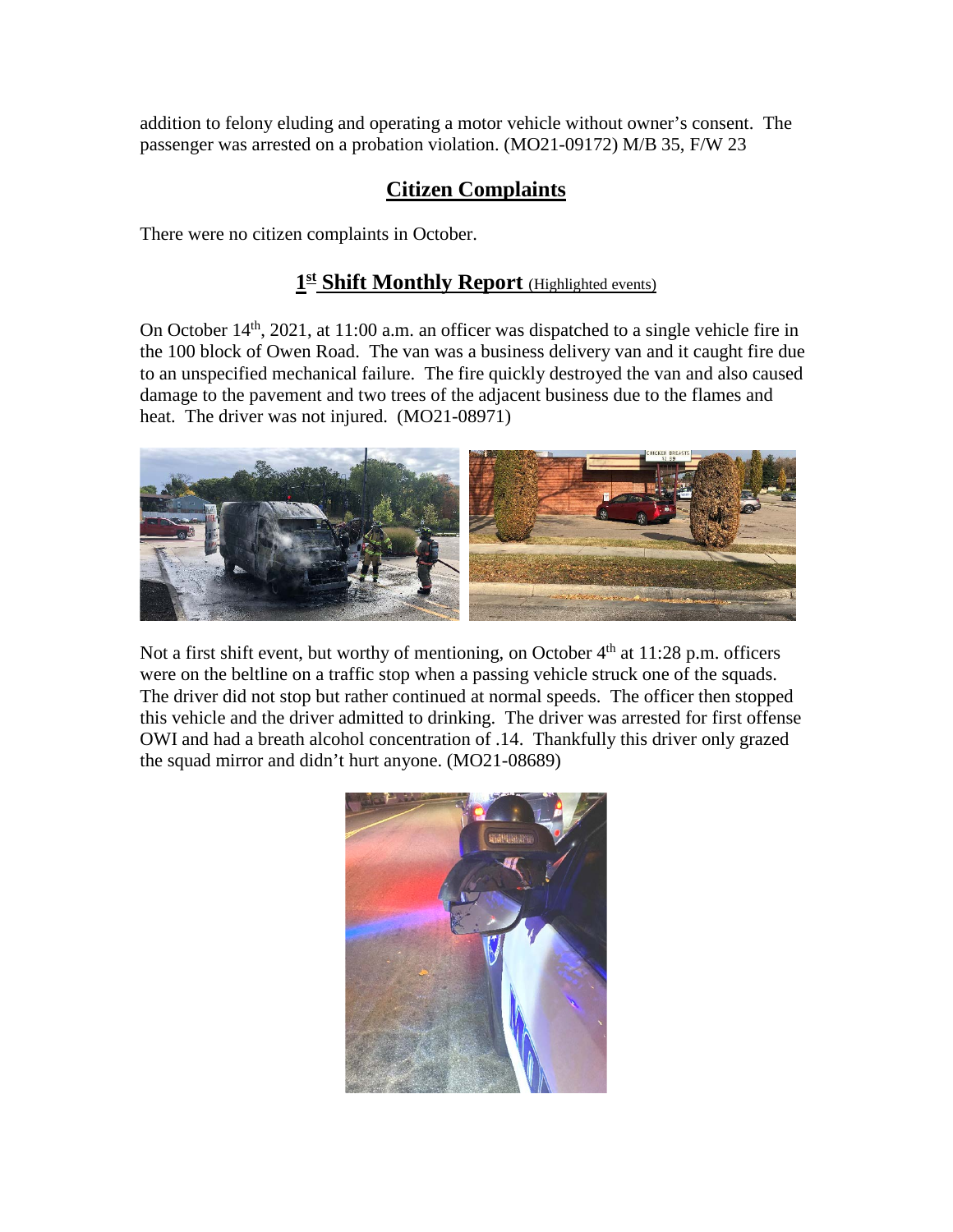# **Officer Overtime Analysis**

| 2021                                                 | JUL<br><b>Hrs</b>            | <b>AUG</b><br><b>Hrs</b>     | <b>SEPT</b><br><b>Hrs</b> | <b>OCT</b><br>Hrs        | <b>TOTAL</b><br><b>HRS</b><br>To Date | <b>APPROX</b><br>COST<br>To Date |
|------------------------------------------------------|------------------------------|------------------------------|---------------------------|--------------------------|---------------------------------------|----------------------------------|
| TRAINING CONSORTIUM (In-Service)                     |                              |                              | 60                        |                          | 172.5                                 | \$9,596                          |
| TRAINING CONSORTIUM (Instructors for In-Service)     | $\qquad \qquad -$            | $\qquad \qquad \blacksquare$ | 32                        | $\qquad \qquad -$        | 56.5                                  | \$3,143                          |
| OTHER REQUIRED TRAINING (ECIR/Radar/CPR/K9)          | 24                           |                              |                           |                          | 135                                   | \$7,510                          |
| OPTIONAL OFFICER TRAINING                            | $\overline{\phantom{a}}$     | $\qquad \qquad \blacksquare$ | $\overline{\phantom{m}}$  | 12                       | 45                                    | \$2,503                          |
|                                                      |                              |                              |                           |                          |                                       |                                  |
| <b>SICK LEAVE Coverage</b>                           | 24                           | 41.5                         | 42                        | 28                       | 241.5                                 | \$13,435                         |
| <b>VACATION Coverage</b>                             | 90                           | 56                           | 30.5                      | 60                       | 412.5                                 | \$22,947                         |
| <b>FLOATING HOLIDAY Coverage</b>                     | $\overline{4}$               | 12                           | 4                         | 24                       | 88                                    | \$4,895                          |
| FMLA Coverage (Work injury, baby leave, etc)         | 72                           | 8                            | 56                        | 31                       | 191                                   | \$10,625                         |
|                                                      |                              |                              |                           |                          |                                       |                                  |
|                                                      |                              |                              |                           |                          | 143.2                                 |                                  |
| <b>COURT</b>                                         | 8.5                          | $\overline{7}$               | 2.5                       | 13                       | 5                                     | \$7,969                          |
|                                                      |                              |                              |                           |                          |                                       |                                  |
| LATE/EARLY CALL or SERIOUS INCIDENT                  | 21.75                        | 15.25                        | 13                        | 14.5                     | 171                                   | \$9,513                          |
|                                                      |                              |                              |                           |                          | 274.7                                 |                                  |
| Special Event (Meeting, Parade, Festival, Drug Work) | 104                          | 39                           | 6.5                       | 61                       | 5                                     | \$15,284                         |
| <b>Mental Health Case</b>                            | 23.5                         | 2.5                          | 15                        | 34                       | 83.5                                  | \$4,645                          |
|                                                      |                              |                              |                           |                          |                                       |                                  |
| Officer Dispatch Coverage                            | $\qquad \qquad \blacksquare$ |                              | $\overline{\phantom{a}}$  | $\overline{\phantom{a}}$ | 0                                     | \$0                              |
|                                                      |                              |                              |                           |                          |                                       |                                  |
| MG High School OT (Reimbursed)                       | $\qquad \qquad -$            | 3.75                         | $\overline{4}$            | 13                       | 20.75                                 | \$1,154                          |
| TRAFFIC GRANT (Reimbursed)                           | 28                           | 24                           | 28                        |                          | 323.5                                 | \$17,996                         |
| <b>TASK FORCE (Reimbursed)</b>                       | $\overline{\phantom{a}}$     | $\overline{\phantom{a}}$     | $\overline{\phantom{a}}$  | $\overline{\phantom{a}}$ | $\mathbf 0$                           | \$0                              |
|                                                      |                              |                              |                           |                          |                                       |                                  |
|                                                      | 399.75                       | 209.00                       | 293.50                    | 290.50                   | 2358.7<br>5                           |                                  |
| <b>TOTAL HRS</b>                                     |                              |                              |                           |                          |                                       | \$131,21                         |
| Expense Per Month @ average OT rate \$55.63 / HR     | \$22,23<br>8                 | \$11,62<br>7                 | \$16,32<br>7              | \$16,16<br>$\mathbf{1}$  |                                       | 7                                |

Lieutenant Curtis Wiegel is the Operations Commander and 1<sup>st</sup> shift patrol supervisor. He can be reached at <u>cwiegel@ci.monona.wi.us</u>.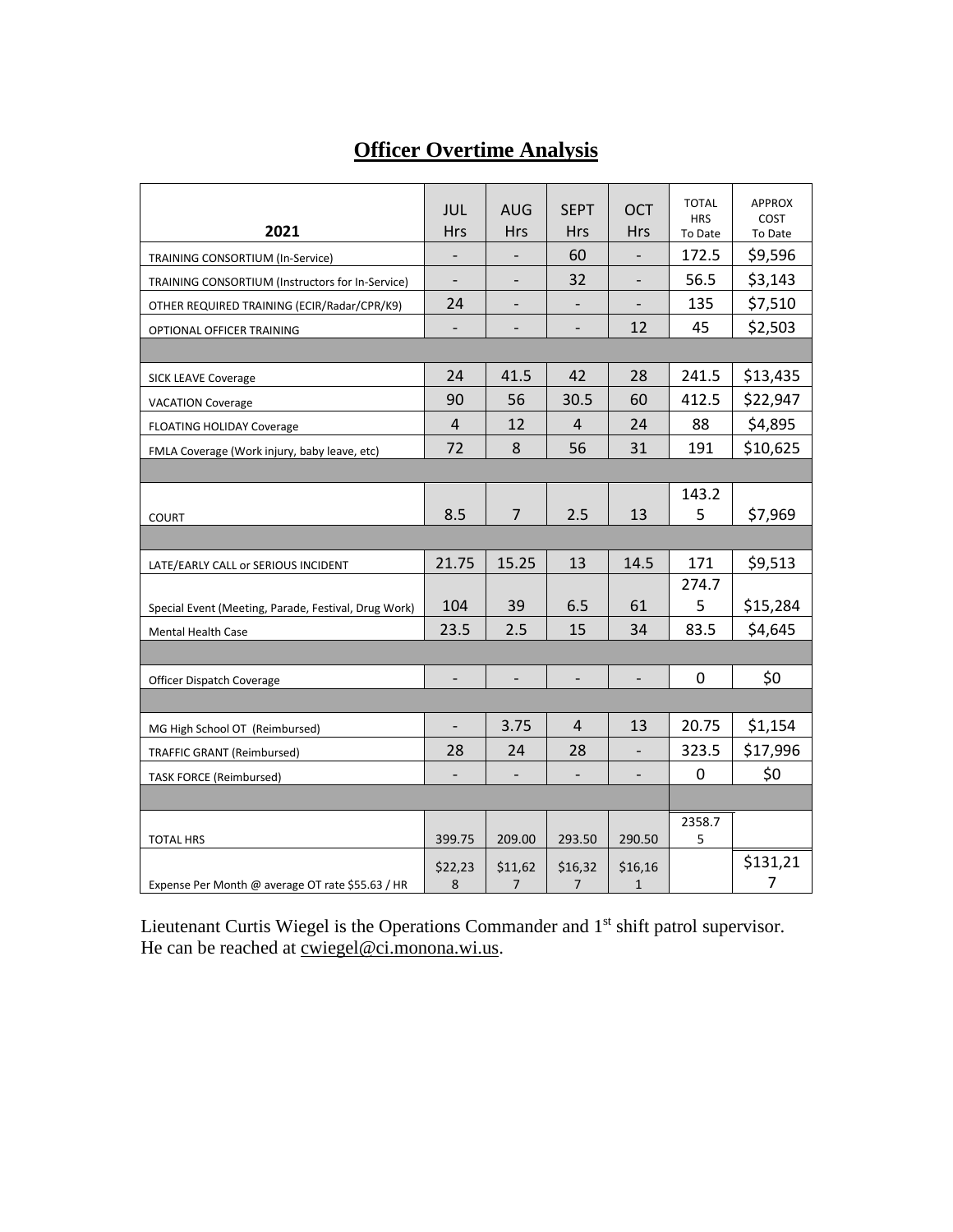# **Second Shift Monthly Report**

During the month of October second shift officers responded to 19 retail thefts complaints. The officers also responded to 21 crashes and conducted 26 traffic stops. Second shift officers continued to provide directed patrol in areas where we have received traffic complaints. The following are some cases that we handled.

On October  $30<sup>th</sup>$  around 6:18 p.m. officers responded to 2500 Royal Avenue for a disturbance. While responding, officers learned that the suspect fled from the store. A female customer became upset when the clerk would not sell her cigarettes. The suspect then began trashing the store, knocking over racks. When the clerk called the police she left. The area was searched but the suspect was not located.

Officers then cleared from that call and responded to the area of South Towne Drive and Industrial Drive for a male reporting that another male pulled a knife on him. The victim stated that the suspects fled in a vehicle. The officers were unable to locate the vehicle. While interviewing the victim, officers learned that this incident occurred closer to the railroad tracks and that there was a time delay in reporting it. The victim stated that the night prior he was at a party under a bridge near Highway 30 in the City of Madison. He stated that he met some people and the female loaned him her debit card. He would later lose the card. The victim stated that the individuals later confronted him about the card. When he told them he lost it, the male pulled a knife on him. The investigation is ongoing.

# **3rd Shift October 2021 Monthly Report**

During the month of October, third shift officers for the conducted 23 traffic stops, investigated three accidents, and responded to several disturbance and suspicious persons complaints.

On October  $4<sup>th</sup>$ , 2021 at 11:29 p.m., officers were on a traffic stop on HWY 12. During the stop, a passing vehicle collided into the mirror of a squad car and after doing so fled westbound on HWY 12. Officers caught up to the vehicle on John Nolen Drive and made a traffic stop. The operator of the vehicle was arrested for OWI  $1<sup>st</sup>$  offense, with B.A.C. of .14 g/210L. The operator received an additional citation for hit & run.

On October  $12<sup>th</sup>$ , 2021 at 1:56 a.m., the Madison Police Department investigated a carjacking which occurred at gunpoint. The suspects had stolen the victim's vehicle. Monona Officers located the vehicle and engaged in a vehicle pursuit. The suspect vehicle eluded Officers and the pursuit was terminated.

On October  $21^{st}$ , 2021 at 1:13 a.m., officers participated in a countywide stolen auto initiative. During this operation, officers located a stolen Chevrolet Silverado and a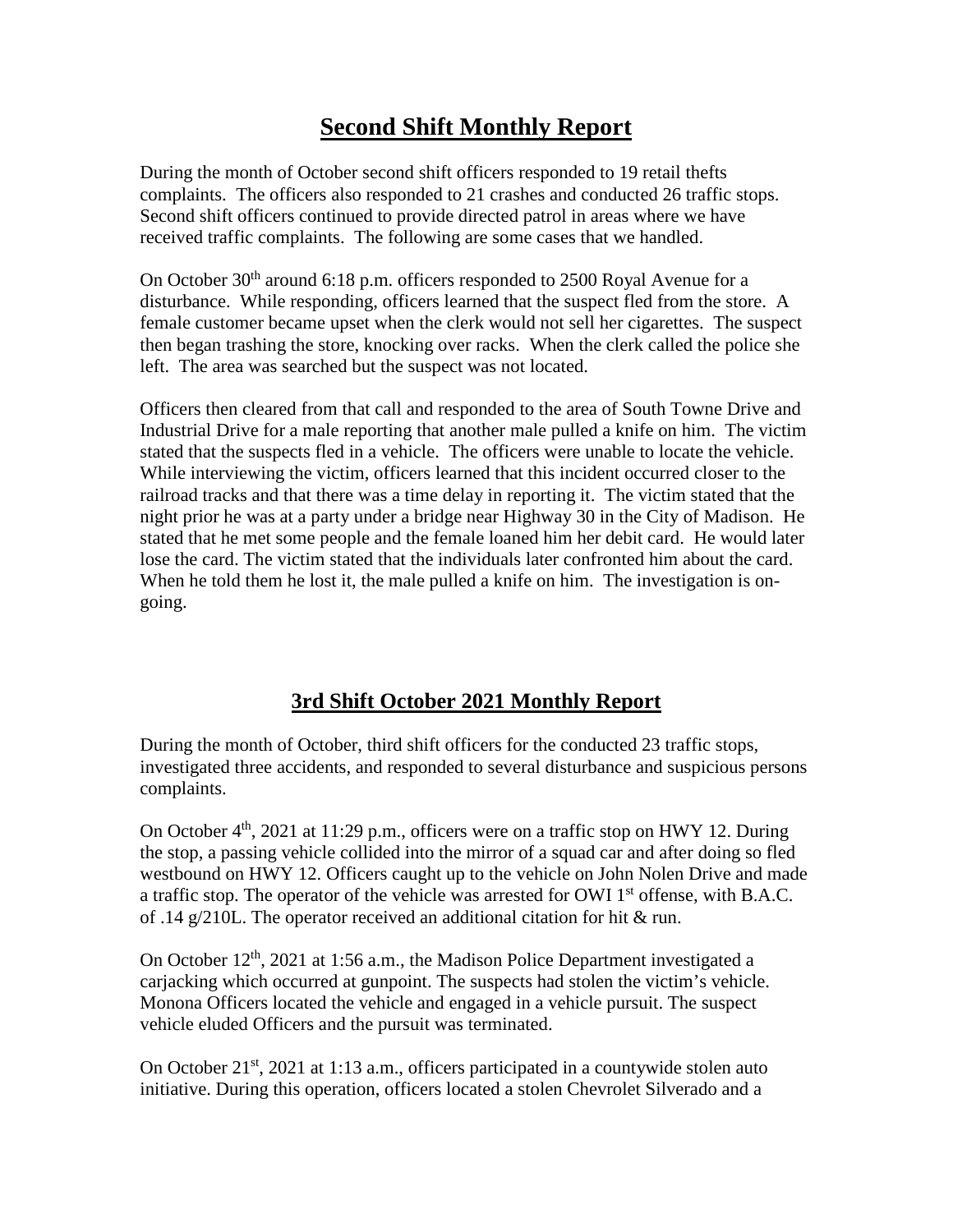vehicle pursuit ensued. Tire deflation devices were successfully deployed, resulting in the vehicle being disabled. The operator fled into a cornfield where a drone operator located the suspect. The individual was arrested without further incident and taken to the Dane Co Jail on several felony charges.

On October 31<sup>st</sup>, 2021 at 2:36 a.m., officers responded to a vehicle accident on HWY 12. The investigation determined a vehicle driving at a high rate of speed rear-ended another vehicle, causing significant damage and lane closure. The driver who rear-ended the vehicle was uncooperative and arrested for OWI  $1<sup>st</sup>$  offense and operating with a suspended driver's license. A search warrant was obtained for the operator's blood to obtain a B.A.C. Those results are pending.

Sergeant Adam Nachreiner is 3<sup>rd</sup> shift patrol supervisor and can be contacted at anachreiner@ci.monona.wi.us

# **SCHOOL RESOURCE OFFICER**

The month of October brought unseasonably warm weather with it this year. The weather was welcomed because of the Monona Grove High School hosting their Homecoming Parade, football game, and dance, but along with it came an increase in activity from the students.

I completed an ALICE active threat instructor update via webinar, met with high school admin to discuss the upcoming training for staff on ALICE, played intramural volleyball with the high school staff team against the students, went on a construction class field trip to a Steven's Construction job site, gave Chief Austin Chaney a tour of the high school, attended a restorative justice program expansion meeting with Monona PD admin, and was interviewed by MG21 students twice about the SRO position and police in schools for their mini research project.

#### **Incidents of note:**

**October 1, 2021** – A male high school student had been suspended the day before instigating a fight but chose to attend school the next day and ignore the suspension. I met with building admin to discuss the situation. After contact was made with the parent, the student left school on their own.

**October 1, 2021** – A female high school student reported overhearing a classmate talking about having sex in the boy's bathroom with another student. The incident was investigated. After video review and several interviews, the incident was determined to be fabricated.

**October 1, 2021** – A middle school boy got into an argument with several other middle school students at the MG Homecoming football game. An uninvolved parent came into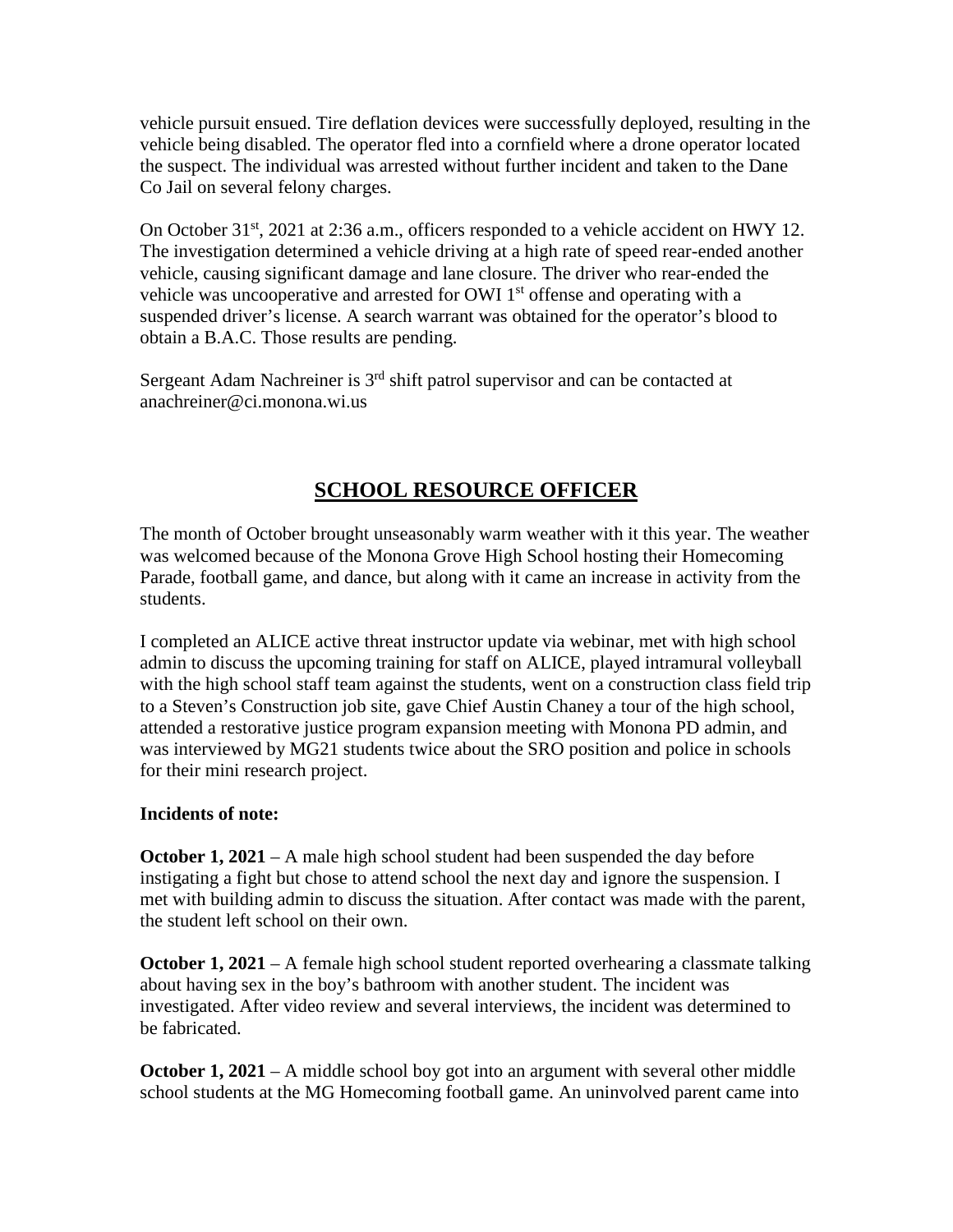the middle of the argument to break it up. The middle school student and their high school sister began yelling at the parent. Claims were made the parent assaulted the middle school student. After reviewing video of the incident, the claims of assault were fabricated. All parties were separated.

**October 2, 2021** – A fourth degree sexual assault compliant was reported by a student. The event occurred at an afterschool dance event. The victim did not see the attacker and there were no witnesses. Resources were provided to the victim to help the victim address the trauma. No suspect has been identified.

**October 2, 2021** – A high school student got into an argument with another student before reporting the other student having a gun in his waistband at the Homecoming dance. All students were searched prior to entry at the dance by school admin and no weapons were found. The student who was supposed to have a weapon was detained and searched. No weapons of any kind were found. The student left the dance early to avoid further conflict.

**October 4,2021** – A student at the high school reported being sexually assaulted by another student in late 2019 or early 2020. A Safe Harbor Interview was conducted. The suspect declined to answer questions or provide a statement. The case was sent to the Dane County District Attorney for their review and possible charges.

**October 7, 2021** – A high school student approached me at lunch and showed me a video of another student damaging property in the community of Cottage Grove. I was able to share the information with Cottage Grove Police in real time. The student was apprehended, and cited by Cottage Grove Police.

**October 18, 2021** – A high school student went to Rocky Rococo's (in Madison). The student stole soda and proceeded to create a scene in the restaurant, cursing at employees and tipping chairs over. A patron and Rocky's called the police department and the school to complaint. I contacted the student when he returned to school and counseled him on his behavior. Parents were also contacted and made aware of the behavior. No law enforcement consequences issued.

**October 18, 2021** – A high school student was trying to light a piece of cardboard from a frozen pizza on fire at lunch. School admin addressed the issue. The student returned from lunch and passed me in the commons. I noted a strong odor of marijuana. I notified admin and the student was searched. A small amount of marijuana, a pipe, multiple vape cartridges, and edible THC gummies were located. The school addressed the disciplinary issues. No law enforcement consequences issued.

**October 26, 2021** – A concerned parent reported an argument that happened in front of Rocky Rococo's (in Madison). The parent also reported the two students had gotten into a fight in the bathroom at the high school on a previous date. I shared the info with high school admin. It was determined one student was assaulted in a bathroom approximately one month earlier, but he never reported it. The victim and suspect admitted an incident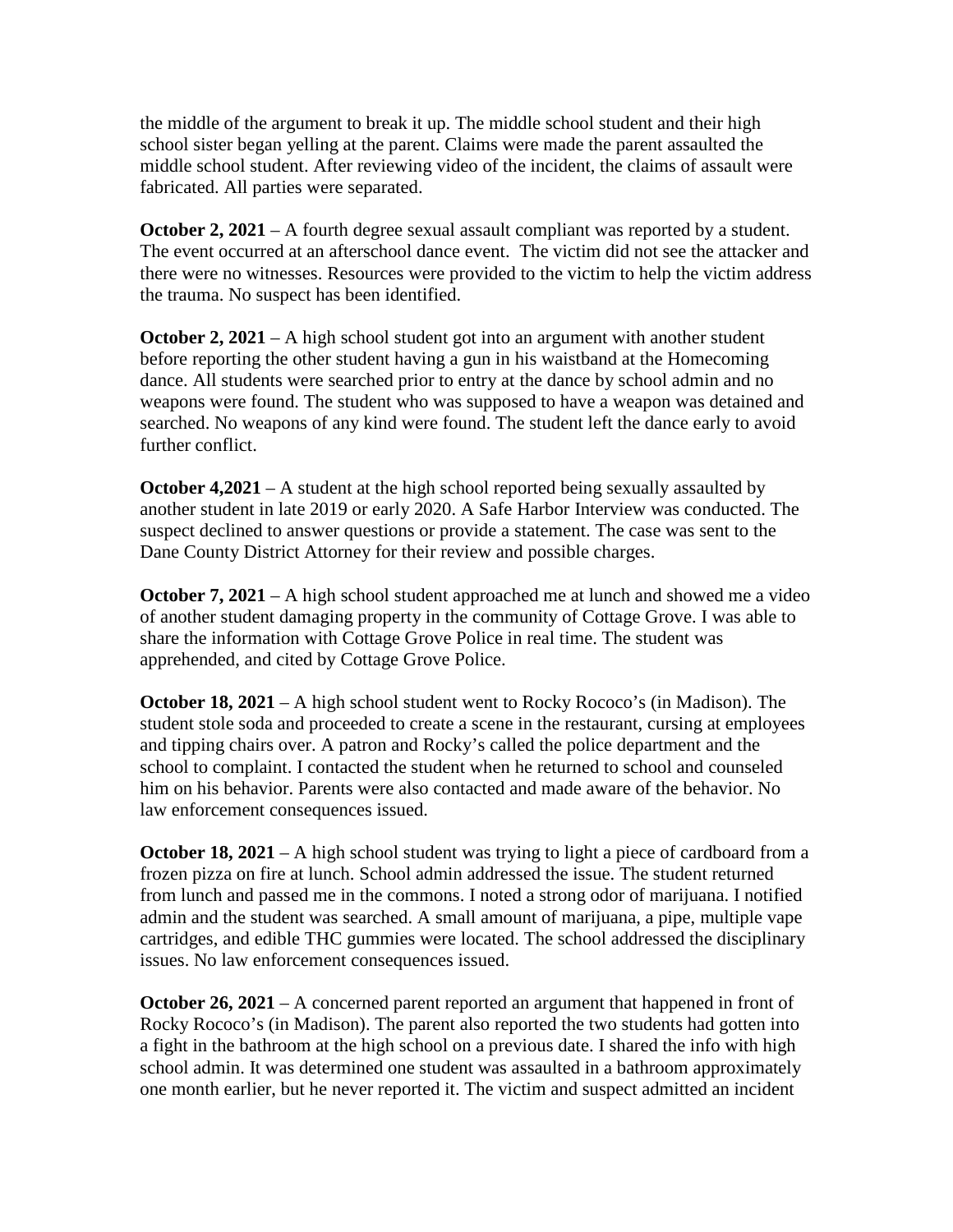happened to the school. The school referred the incident to police and requested a citation be issued if possible. I consulted with Chief Chaney Austin and determined a Disorderly Conduct citation was appropriate. A citation was issued to the suspect.

**October 27, 2021** – A high school student emailed me and reported a friend talking about self-harm. I was in a meeting, outside the building, but was able to identify the student and pass along the information to student services. The student in question spoke with a counselor about what was going on and his parent was contacted. I followed up with the student upon returning to school. There was no immediate danger and no plan for selfharm.

Two vape devices were provided to me by high school admin to determine the contents. Both were disposable nicotine vapes. The devices were destroyed at the administrator's request. No law enforcement consequences issued.

Three separate pairs of AirPods were found and turned over to me. I was able to identify the owner of all three pairs and returned them to the owners.

School Resource Officer Luke Wunsch can be contacted at [Lwunsch@ci.monona.wi.us](mailto:Lwunsch@ci.monona.wi.us)

# **INVESTIGATIVE DIVISION**

# **Detective Unit**

During the month of October 69 cases were reviewed for possible referral to the Investigative Division.

| Crime                           | Number of Cases       |
|---------------------------------|-----------------------|
| <b>Battery</b>                  | 1                     |
| <b>Burglary</b>                 | 2                     |
| Drug Investigation              | $\overline{2}$        |
| Fraud                           | 4                     |
| <b>Recovered Stolen Vehicle</b> | $\mathcal{D}_{\cdot}$ |
| Retail Theft                    | 31                    |
| Sex Offense                     | 3                     |
| <b>Stolen Vehicle</b>           | 1                     |
| Theft                           | 12                    |

Weapons Violation 1

Members of the Investigative Unit were assigned to review and/or assist with many of the current and past incidents.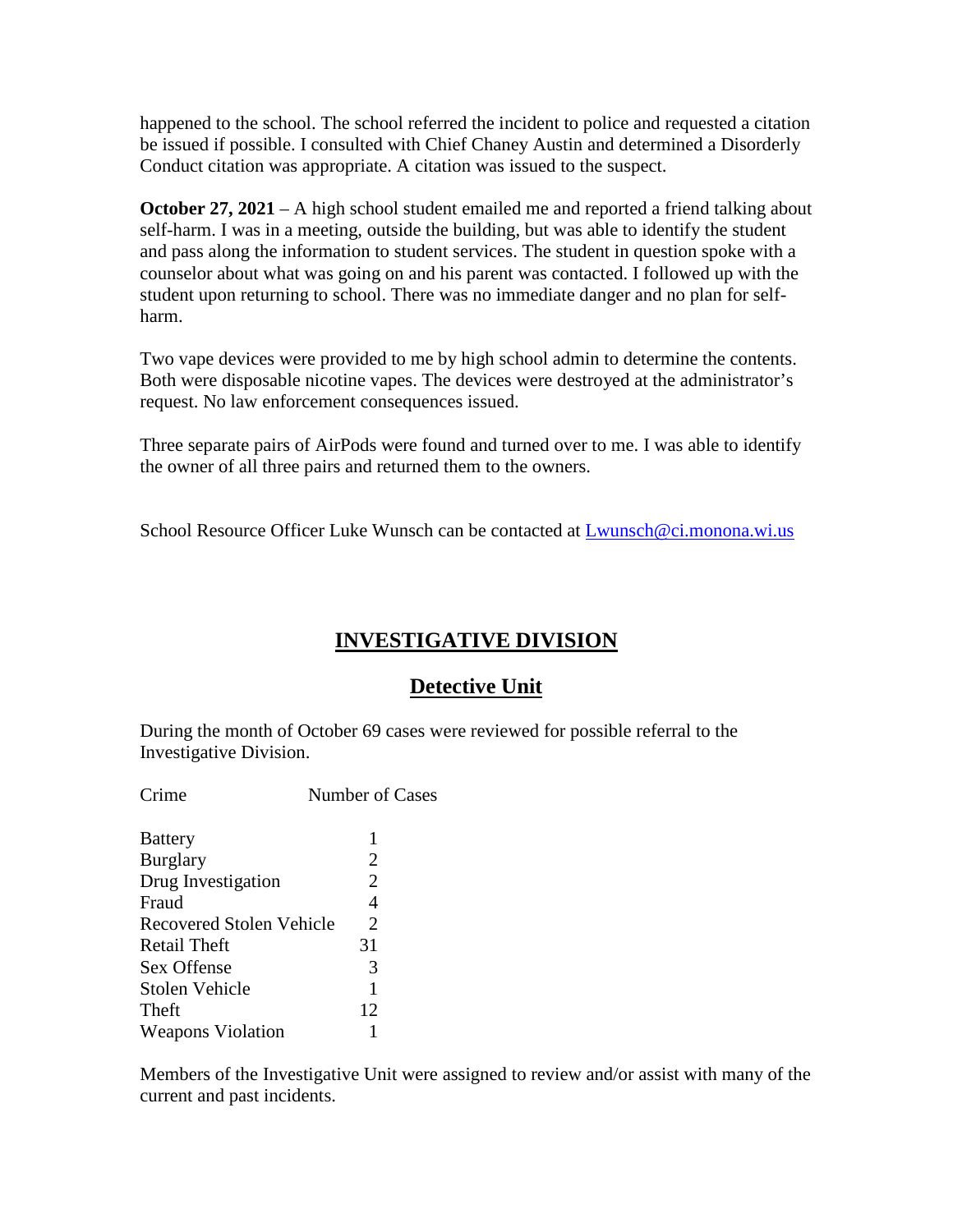# **Current Investigations**

#### **MO21-07497 – BATTERY AND ROBBERY / MO21-07560 – AUTO THEFT**

A citizen met a man on a dating app. They hung out for a couple of days and things went bad leading to the suspect severely beating the victim and stealing his cell phone, and likely his car. The suspect was using a fake name. Detectives were able to identify him and requested multiple felony charges. \*UPDATE\* The suspect was arrested and charged with two felonies from this case. He had over 10 additional criminal charges from neighboring agencies for similar crimes.

# **MO21-08707 – SEXUAL ASSAULT OF A CHILD**

A child disclosed repeated acts of sexual assault. Monona Detectives and CPS spoke to the victim. This is an ongoing investigation.

### **MO21-09479 – THEFT**

A person had their coat stolen from a bar in Monona. The coat contained keys that had military dog tags of a family member that had tremendous sentimental value. Detectives obtained video from the bar and circulated photos of two suspects. The two suspects were identified and confessed to Detectives. The suspects returned all property to Detectives. The victim was very happy that his property was returned and declined to press charges.

# **MO21-06335 – THEFT**

A local business had terminated a remote worker who had failed to return a company computer that contained sensitive data. It had been several months. Detectives communicated with police in Michigan and were able to facilitate the return of the computer.

# **MO21-09552 - THEFT**

A dual axel trailer was taken from a business lot in the Industrial Park section. This is an open case and leads are still being pursued. But at this time the trailer has not been found.

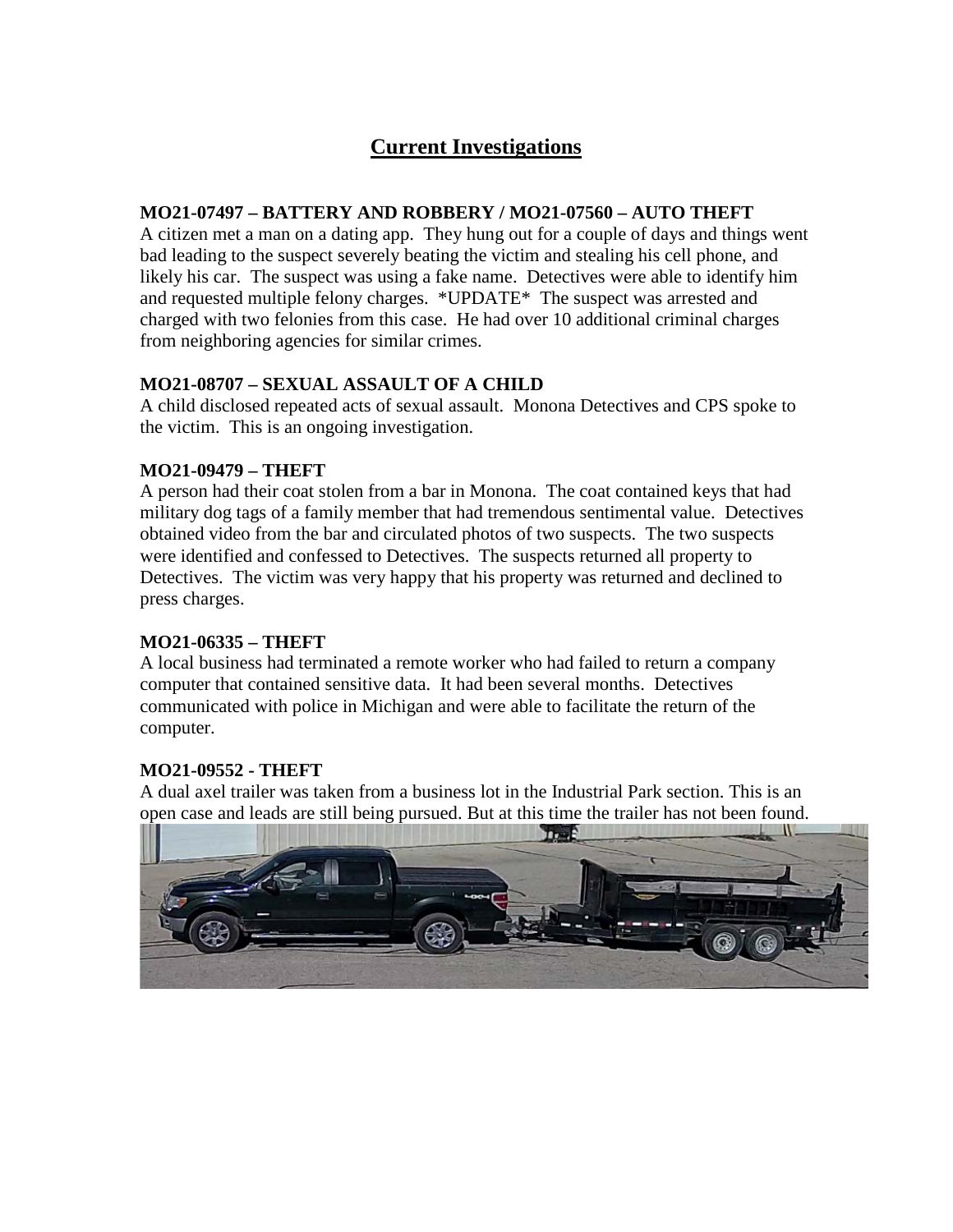#### **MO21-09212 – RESIDENTIAL BURGLARY**

A residential burglary with forced entry occurred in the 800 block of West Dean Avenue. The front door was kicked in, and thankfully the homeowners were not home when it occurred. No suspects have been identified yet in this case.



### **MO21-09180 – CHILD ABUSE**

A child abuse case was referred to us through Child Protective Services based on a tip by an anonymous person to them. The reporter alleged a mother allowed one of her two daughters to have sexual relations with an adult. This allegation was found to be false as the "Mother" does not have any children. Additional details provided by the reported were also deteremined to be false.

#### **MO21-08960 – RETAIL THEFT**

A Retail Theft occurred at Menards. Two suspects have been identified but have not yet been located.

#### **Other Activities**

Property Room management Municipal Court officer duties Auto theft task force meeting Hosted and an auto theft initiative which resulted in several arrests

If you have information to provide in these or other incidents, please contact: Det. Sgt. Ryan Losby can be contacted at [rlosby@ci.monona.wi.us](mailto:rlosby@ci.monona.wi.us) Det. Matthew Bomkamp can be contacted at [mbomkamp@ci.monona.wi.us](mailto:mbomkamp@ci.monona.wi.us)

# **Citation and Arrest Statistics**

During the month of October, the Monona Police issued numerous traffic citations, municipal ordinance (non-traffic) citations, parking citations and warnings. In addition, there were many referrals for charges. See the detail below.

| <b>Traffic Citations</b>             | 34 |
|--------------------------------------|----|
| <b>Municipal Ordinance Citations</b> | 21 |
| <b>Parking Citations</b>             | 14 |
| <b>Traffic Warnings</b>              | 36 |
| <b>Adult Arrests &amp; Referrals</b> | 8  |
| Juvenile Arrests & Referrals         | 1  |
| <b>Warrant Arrest</b>                | 3  |
| Eligible CRC Referrals               | 3  |